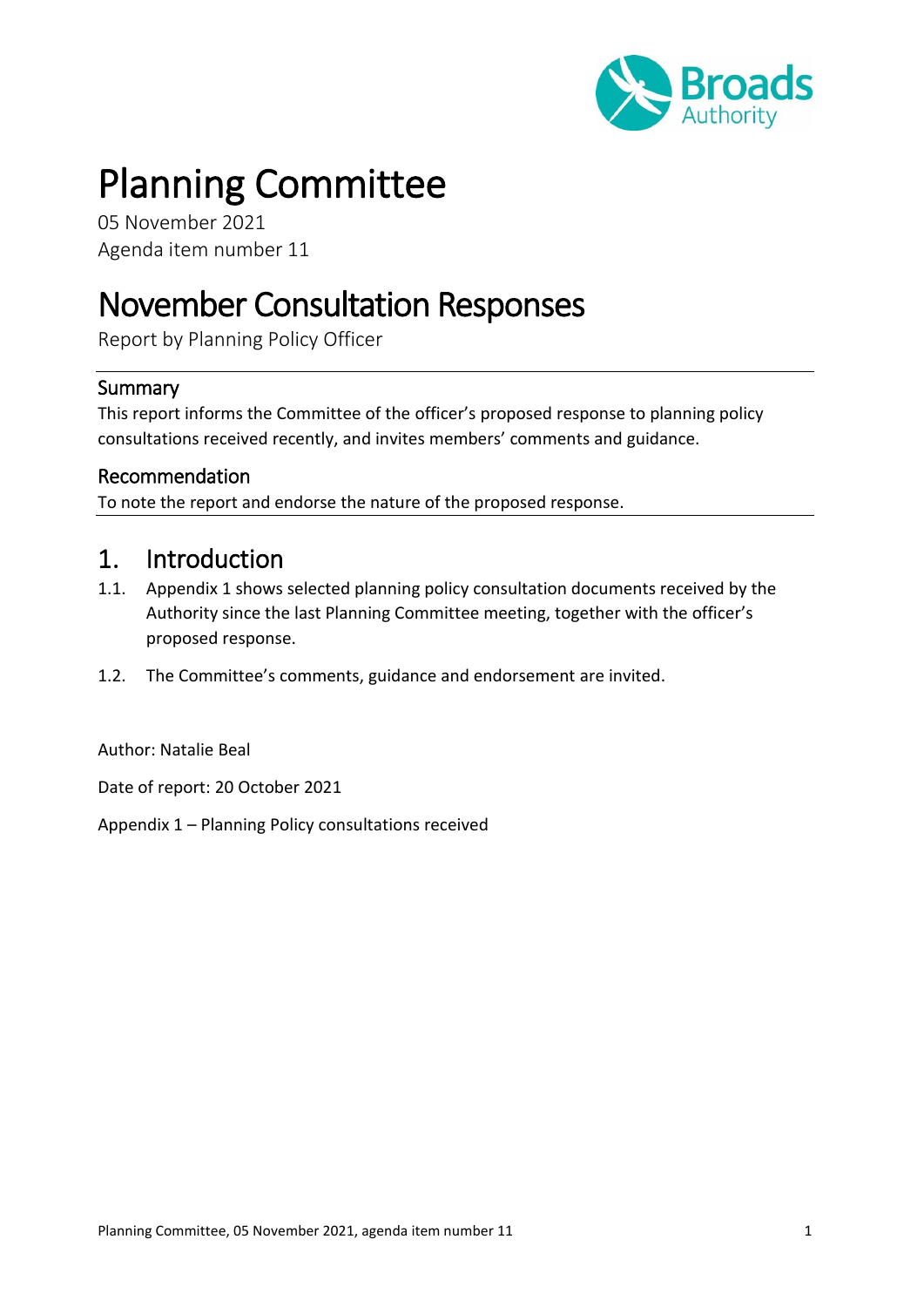## Appendix 1 – Planning Policy consultations received

### Bungay Town Council

**Document:** Bungay Neighbourhood Plan [Bungay Neighbourhood Development Plan](http://bungayndp.org.uk/index.shtml)  [\(bungayndp.org.uk\)](http://bungayndp.org.uk/index.shtml)

**Due date:** 05 November 2021

**Status:** Regulation 14 stage

**Proposed level:** Planning Committee endorsed

#### **Notes**

This document is the Draft Bungay Neighbourhood Development Plan for the period 2020 to 2036. The Plan has been prepared by the Bungay Neighbourhood Development Plan (BNDP) Group composed of volunteers from the community. The policy proposals presented in the document are derived from the views expressed by the wider community through an extensive consultation process undertaken between December 2016 and January 2018, and further consultations on potential sites to allocate for housing in February 2020.

#### Proposed response

#### **Summary of response**

The Neighbourhood Plan is welcomed, however there are some concerns. These are:

- That the Design Guide, that is brought into policy, does not adequately assess the Broads or the documents produced by the Broads Authority and therefore should either be amended fundamentally or not apply to the Broads.
- That the introduction of 50m from a settlement for exceptions sites seems to not be justified and is contrary to National Policy.
- That the Environmental Assessment of the sites allocated in the Plan combines the sites rather than assesses the sites individually.

#### **Comments on Bungay Neighbourhood Plan**

It is worth noting that we made these comments at the Health Check stage that you asked us to undertake. However, no changes have been made; not even typographical or grammatical errors. I understand this is because the wrong version was sent out. Comments are therefore made again as well as some additional comments from others at the Broads Authority.

Para 1: 'Waveney District Council1 and the Broads Authority designated a Neighbourhood Area for Bungay in March 2016 (Figure 1) to enable Bungay Town Council to prepare the current Plan'.

Para 2: I think it is best to call the Local Plans what they are: Waveney Local Plan and Broads Local Plan. Saying that one is 'the Local Plan' and the other is not will be confusing at the document goes on. Keep it simple and say what it is: 'Waveney Local Plan' or 'Broads Local Plan'.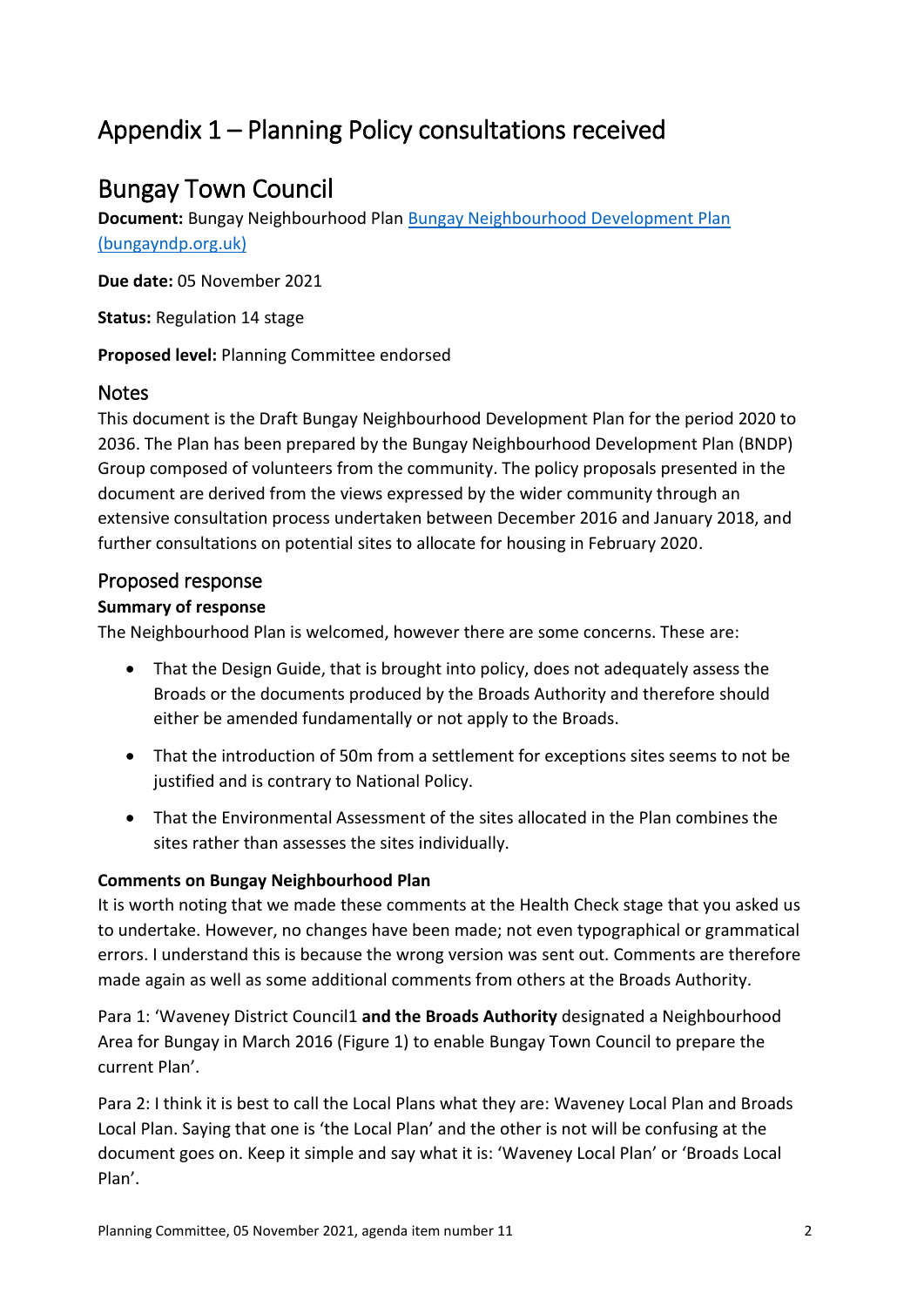Para 12 – first example of how using 'Local Plan' is confusing. What is written is ok, but say Waveney Local Plan and then add a footnote that says that there are no housing allocations for Bungay in the Local Plan for the Broads. Later you say 'part of the draft plan' – which plan? If the Bungay Neighbourhood Plan, for clarity, suggest you say that. Then again you say 'it can' – rather than it, say BNDP.

Again para 23 – The Waveney Local Plan may talk about change for the area, but the Broads Local Plan does not, so say Waveney Local Plan.

Para 25 – what are amenities? Do you mean services and facilities?

Section 2 is good, but I would have thought it would be prudent to refer to the Broads and the Broads having a status equivalent to a National Park. Section 2 talks about many assets of the area that are effectively the Broads; so, suggest link them together.

I find footnote 3 a bit confusing. I am not sure what the message is here that cannot be made in the main text. What are you trying to say?

The vision starts off talking about a place people will choose to visit. What about the place as somewhere to live, work and play? Linked to a previous comment, there is limited reference to protecting what is important to the area – the landscape and water are mentioned many times in section 2 as being important, yet these are not included in the vision.

Objection 7 – needs to mention the Broads specifically.

Climate change statement typos -

- Bullet 1: 'aim**s**'. 'TM2 support**s**'.
- Bullet 3: 'natural environmental'

Para 30 is not quite right and 'the Local Plan' adds to the confusion: The **Waveney** Local Plan was adopted on 20 March 2019, covering the period up to 2036. This contains planning policies for the whole of the East Suffolk district, including Bungay, apart from the Broads Authority area which is covered by the policies in the Broads Local Plan. **The Broads Local Plan was adopted in May 2019.** 

Para 32 and 'community policies' – so these would not be considered in assessing a planning application. Could they be called 'priorities' or 'actions' perhaps? Just an idea to save confusion and any future issues about what policies have been applied and which have not. Although later you bring in Community Actions.

Para 33 – again, using the term 'Local Plan' is not quite right: Development proposals should have regard to all the planning policies in this Neighbourhood Plan, and of course those in the Local Plan. **local plans'**.

Para 36 – as mentioned before, say 'Waveney Local Plan' with a footnote to say that no growth is allocated for Bungay in the Broads Local Plan.

Para 37 – most of the 'sensitive landscape' around the town *is* the Broads.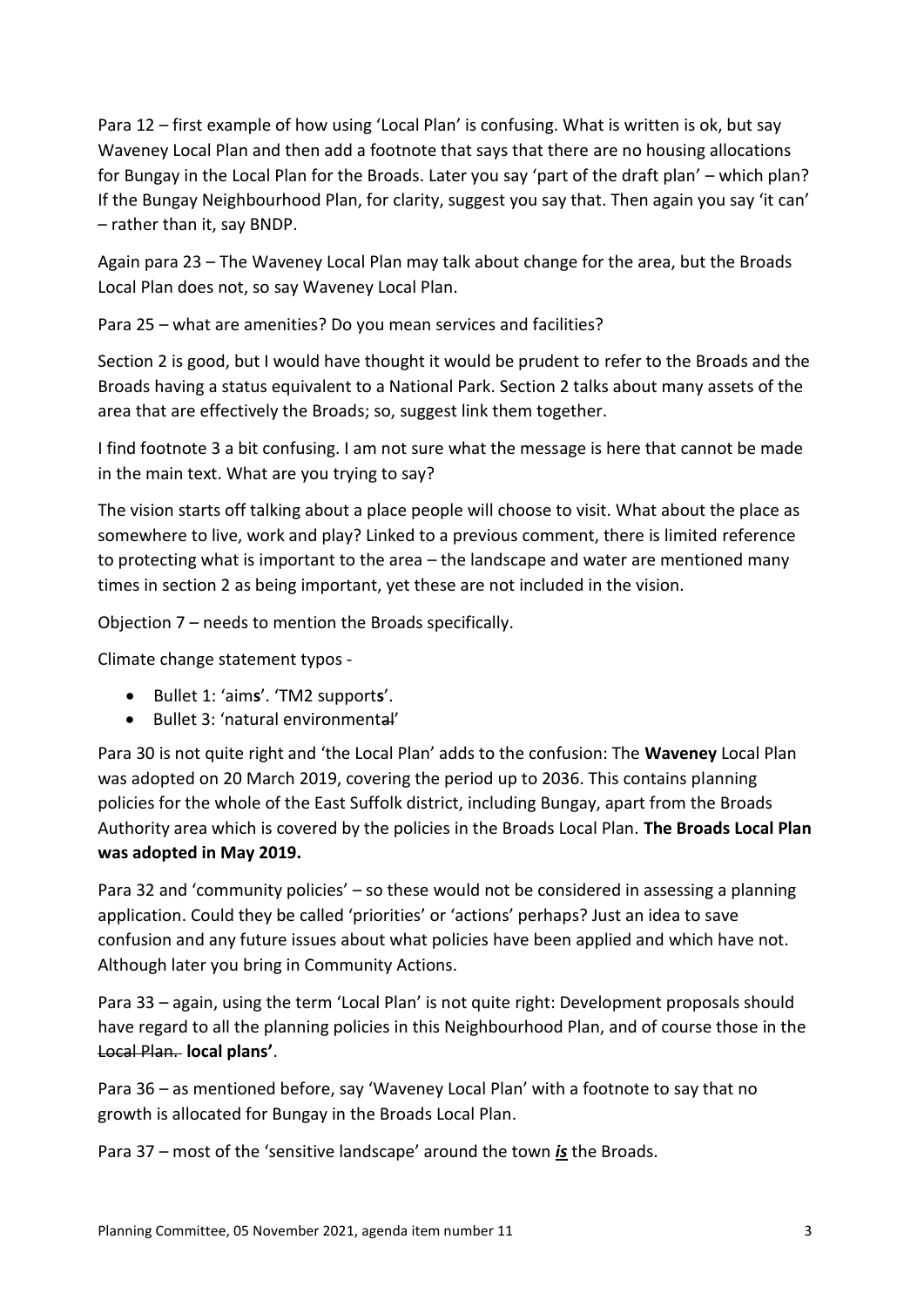Para 40 – 'over the life of the **local plans**' – not just Waveney. I am not sure what you mean when you say 'choose to influence these' – you have policies on design and housing mix so the BNDP will have an influence.

Para 45 – says 'Local Plans' – is that Waveney Local Plan? If so drop the s. Or is it both local plans? If so, make all lower case (but see previous)

Para 46 – the consultant and I had a conversation about the issue of the Design Guide not addressing or assessing or adequately acknowledging the Broads and its documents and therefore how it cannot truly reflect the context of the area and queried how it can therefore apply to the Broads. The upshot of that conversation was that the Bungay NP Design Guide will not apply to the Broads; that is what the consultant said. Yet there is no mention of this in this para (and elsewhere). We therefore object to the Design Guide applying to the Broads.

Para 47 (and maybe throughout) says 'Bungay will' on a couple of occasions – may be best to say 'BNDP will'.

#### Policy H1

- Bullet l has an 'and' at the end which I think should be moved to the end of bullet point m.
- I would make the electric vehicle part of part n a new bullet point. Perhaps say 'until a Government standard takes over' or the like as I think the Government are likely to set a standard, going by a recent consultation.
- At the end of the policy you refer to the 2019 Design Guidelines. See comment to para 46. We therefore object to the Design Guide applying to the Broads and therefore object to H1 as it does not say the Design Guide will not apply to the Broads.
- How do you want a developer/applicant to show or prove they have addressed or considered these things? Design and Access Statements are not required for all applications. Do you want a proportionate design statement produced?
- The title of H1 is 'new development'. The first para refers specifically to 'all new residential development'. The intro to the bullets says 'all new development'. So, what does this policy apply to and what scale? Where you say 'all new development' that could include windows for example; does it apply to that?
- I I am a little wary of such policies as developers can use it as a means of justifying 'landmark corner buildings' completely out of scale with their surroundings.
- There doesn't appear to be anything about the scale of new developments relating to the context (e.g. 2/ 3 storeys) or what materials might be considered acceptable.

Throughout – it would be good if each para of the policies is numbered – easy to reference.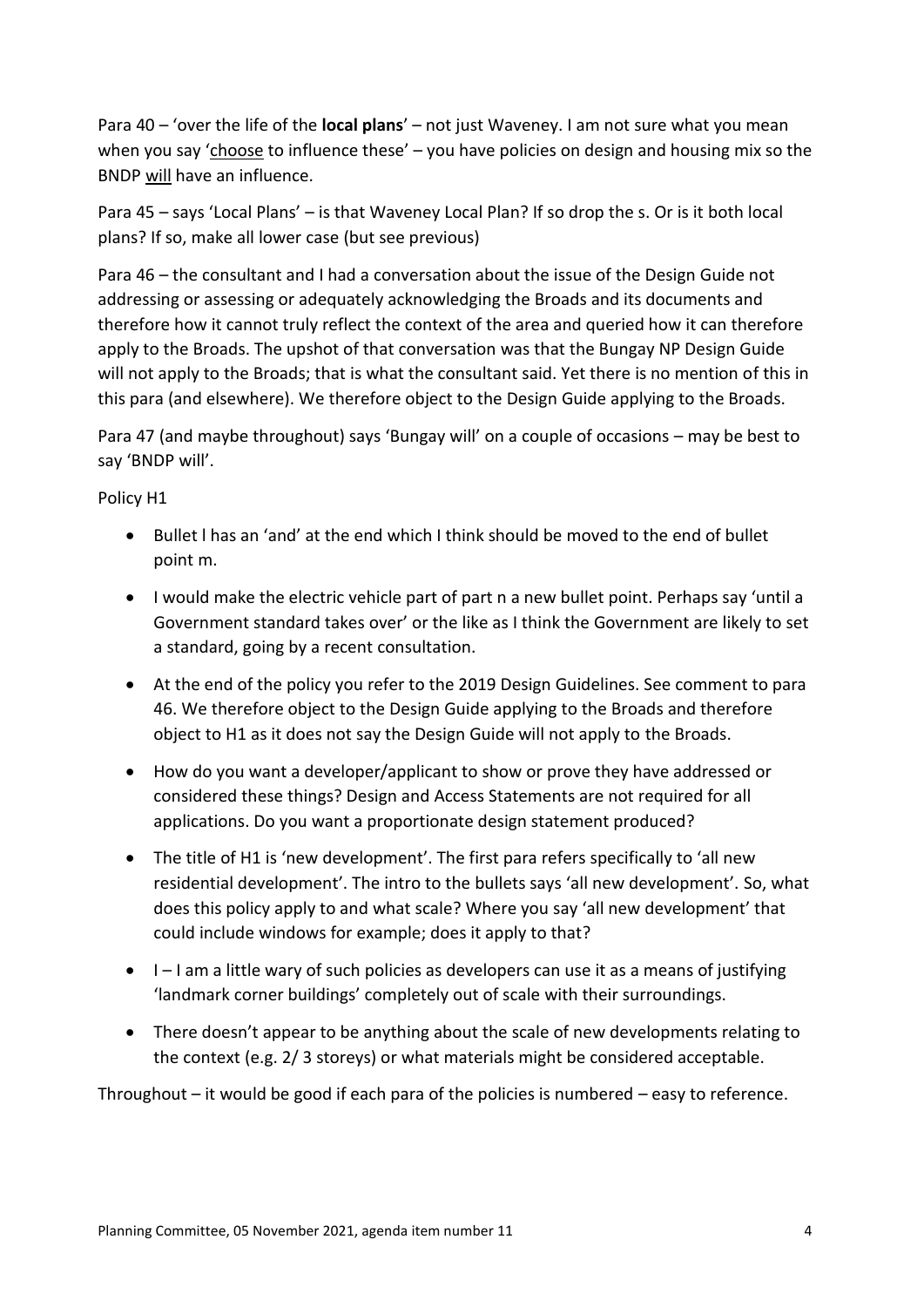- $\bullet$  b this repeats Waveney Local Plan policy is it needed? Or is it because our threshold of 20% on developments over 5 is not what you want? You don't mention in this part that it refers to M4(2) standard and you don't mention the two existing policy approaches. So, this may need a bit of clarification and explanation.
- When you say 'significant weight will be given to' what do you actually mean by that? How do you want a Development Management Officer to use that when determining an application?
- What is the evidence to support the self-build threshold of 20 and the 10%?

Para 58 – I don't think lifetimes homes standard is a thing anymore. I think it is no more. Do you mean building for a healthy life?

Section 5.3 – you don't refer to the Waveney and Broads Local Plan policies on affordable housing. For example, that in the Broads Local plan we seek offsite contributions for schemes of 6-9 dwellings inclusive. It would be useful context.

H3 – as this has not been clarified following the health check and as no explanation has been given on this stance, there is an objection to this policy on the following grounds.

- Last part what kind of exception site does this refer to? Rural or entry-level?
- The NPPF says that entry level sites are to be adjacent and that means next to/adjoining.
- What is the justification for the 50m distance?
- How does this relate to policy WLP8.6? Bungay is a Market Town and is not listed at the second bullet of WLP8.6. You should talk to Dickon about this as there could be a conflict and that could affect basic conditions.

Page 23, para 67 – add to the end of the sentence about the grade II listed Manor Farmhouse 'the setting of which will need to be considered'.

Page 25, Policy H4m – might be worth stating that a Heritage Impact Assessment would need to be submitted with any application.

CM policies – I thought this was a community policy (as it is lighter purple as per para 32)? But it is called a planning policy? It sets out some criteria that a scheme needs to consider, so what actually is this policy?

Para 95 – have you spoken to the Broads Authority about these aspirations? Of making the river near Bungay navigable and more walking routes?

Paras 91 to 99 – you might want to letter these and indent them as they relate to para 90.

Page 31 – Conservation Areas aren't specifically designated as Heritage Assets in the Planning (Listed Buildings and Conservation Areas) Act 1990. They are defined as designated heritage

 $H<sub>2</sub>$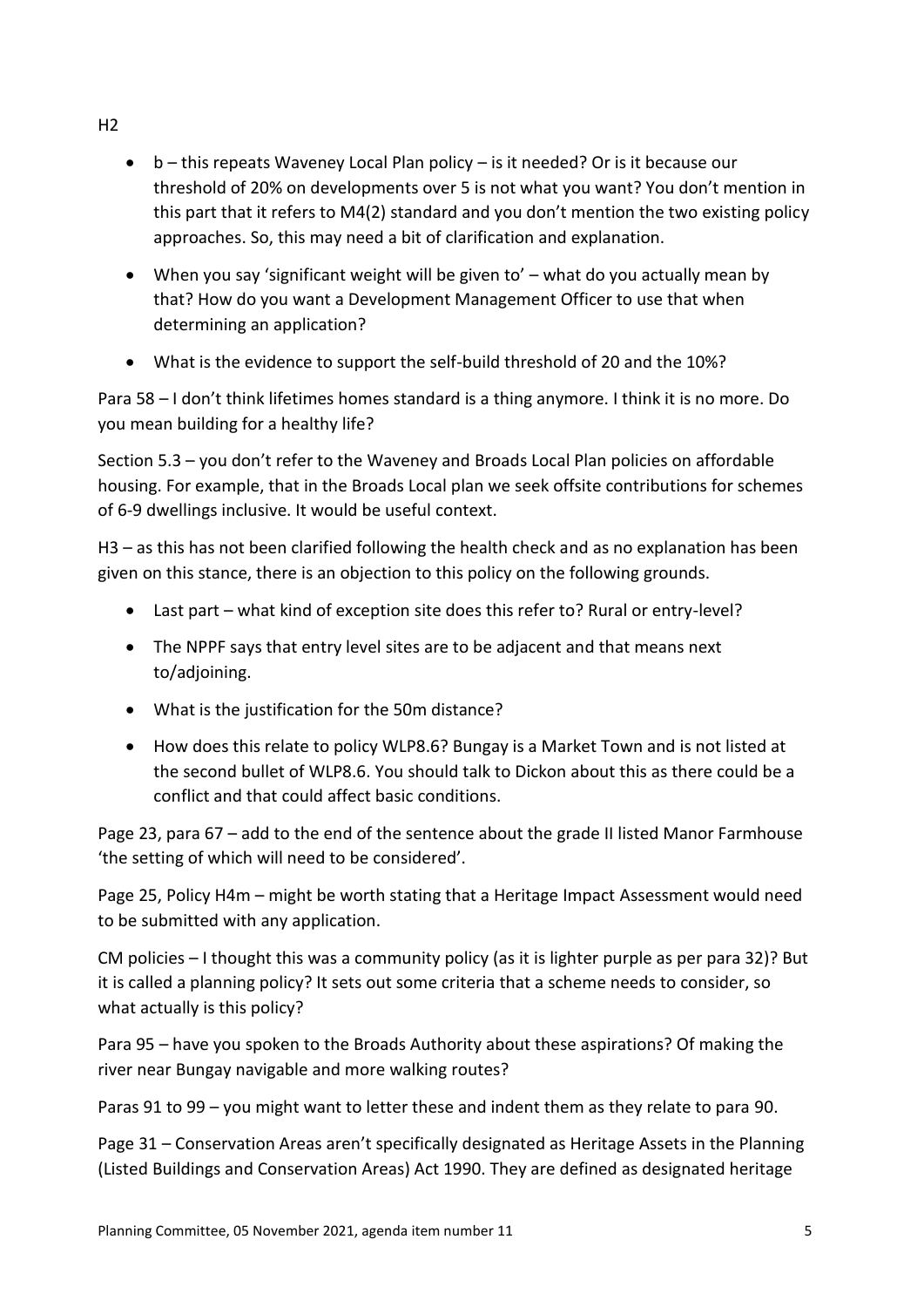assets through the NPPF. However, the above this 1990 Act is the planning legislation that governs how they are identified, designated and dealt with.

Page 31 East Suffolk Council are currently updating the Conservation Area Appraisal (CAA). It may be worth the authors of this report speaking to them about that document.

Page 33 – there is a community action box. That is a lighter shade. This is the first time community actions are talked about – did they need talking about at like para 32?

Page 33 - Community Action  $1 - re$ : the last sentence, the CAA should include management and enhancement proposals. Is this what they are referring to? If so, perhaps the wording should be changed to: 'informed by the management and enhancement proposals within the Bungay Conservation Area Appraisal'.

Policy CH3 – would you want to say 'proposals that will appropriately/sensitively repair and conserve Bungay Castle will be supported'? Aim is one thing, to do is another. Also, one could do something that is not appropriate, but still repair or conserve it.

CH4 – uses the word 'should'. That is a weak and flexible word. If you want these statements to be provided, suggest you say 'will' or 'must be'.

Para 111- adopted Waveney Local Plan – throughout this para and indeed section 8.1 (as 'local plan' is used not 'Local Plan' (although see previous comments))

Para 125 – both local plans have these policies.

Para 144 and 145 – should cross refer to the open space standards of the Waveney Local Plan (as the Broads Local Plan defers to those).

Para 152 – this should refer to and reflect the Broads Landscape Character Assessment. Also, this para needs to cross refer to policy SP7 Landscape Character, in the Broads Local Plan.

ENV3 – random bullet at the end.

ENV4

- as worded, it is not setting requirements. It is saying that if you do this, then we will support you. It is not saying, you need to do this. There is a difference there. So maybe think about what you want this policy to do as at the moment, as worded, it does not require anything. It can easily be ignored.
- Did you want to set a standard for Biodiversity Net Gain?
- Should you refer to the emerging Environment Bill and what that requires?
- The Broads Authority have a biodiversity enhancements guide that could be referred to.

How does TM1 relate to the Suffolk Parking standards – do you need to explain that?

There is a lot of talk about walking and cycling in the Plan, but you don't talk about cycle parking.